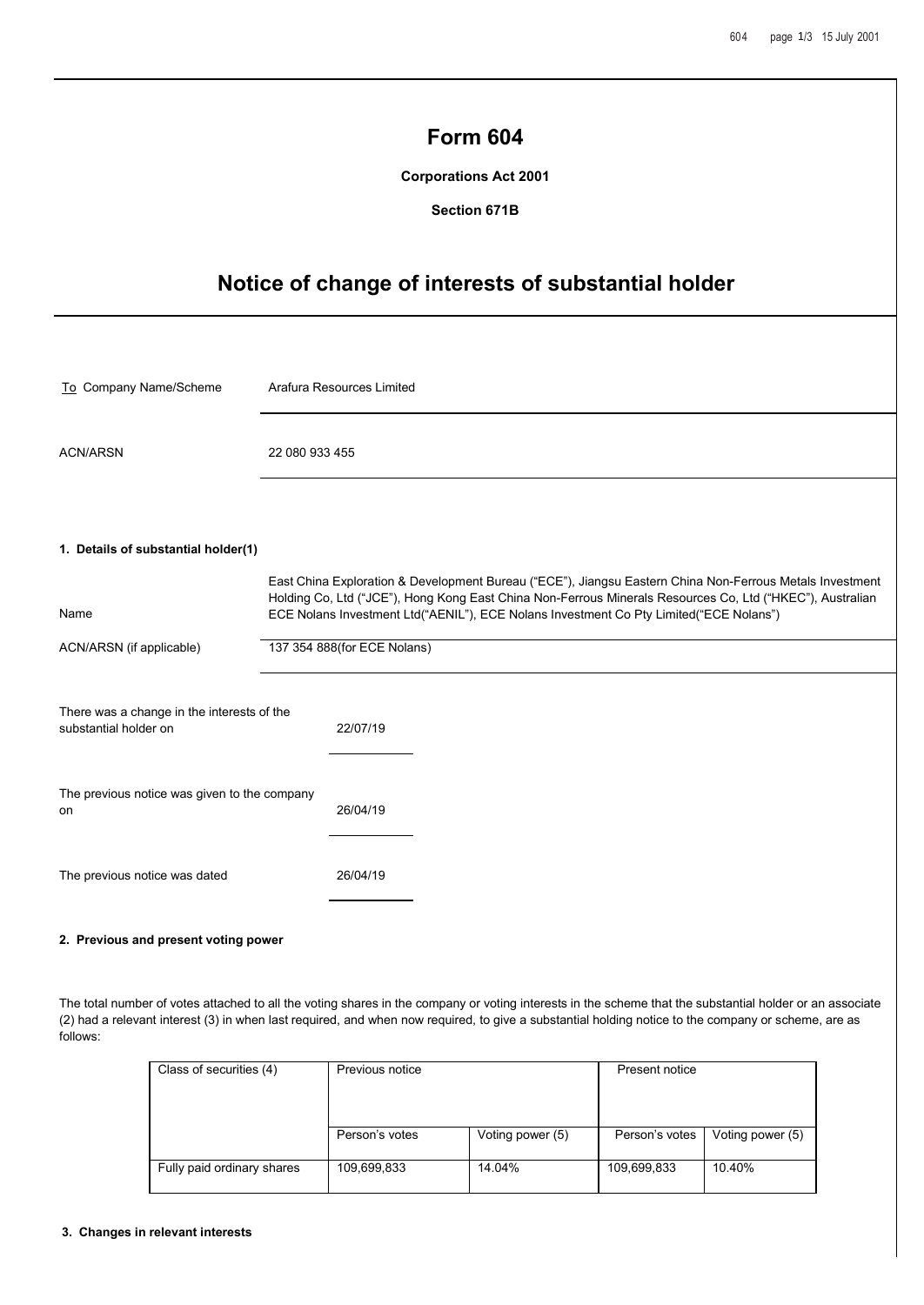Particulars of each change in, or change in the nature of, a relevant interest of the substantial holder or an associate in voting securities of the company or scheme, since the substantial holder was last required to give a substantial holding notice to the company are as follows:

| Date of<br>change | Person whose<br>relevant interest<br>changed | Nature of change<br>(6)                                                                  | Consideration<br>given in relation<br>to change $(7)$ | Class and<br>number of<br>securities<br>affected | Person's votes<br>affected |
|-------------------|----------------------------------------------|------------------------------------------------------------------------------------------|-------------------------------------------------------|--------------------------------------------------|----------------------------|
| 22/07/19          | <b>ECE Nolans</b>                            | Dilution due to<br>issue of shares by<br>the company on<br>pro-rata entitlement<br>offer | N/A                                                   | N/A                                              | N/A                        |

### **4. Present relevant interests**

Particulars of each relevant interest of the substantial holder in voting securities after the change are as follows:

| Holder of<br>relevant<br>interest | Registered<br>holder of<br>securities | Person entitled to be<br>registered as holder<br>(8) | Nature of relevant<br>interest (6)                                                                                                                  | Class and<br>number of<br>securities | Person's<br>votes |
|-----------------------------------|---------------------------------------|------------------------------------------------------|-----------------------------------------------------------------------------------------------------------------------------------------------------|--------------------------------------|-------------------|
| <b>ECE</b>                        | <b>ECE Nolans</b>                     | <b>ECE Nolans</b>                                    | Relevant interest under<br>section 608(3) of the<br>Corporations Act 2001<br>ast controls ECE<br>Nolans through the<br>intermediate<br>subsidiaries | 109,699,833                          | 10.40%            |

### **5. Changes in association**

The persons who have become associates (2) of, ceased to be associates of, or have changed the nature of their association (9) with, the substantial holder in relation to voting interests in the company or scheme are as follows:

| Name and ACN/ARSN (if applicable) | Nature of association |
|-----------------------------------|-----------------------|
| N/A                               |                       |
|                                   |                       |